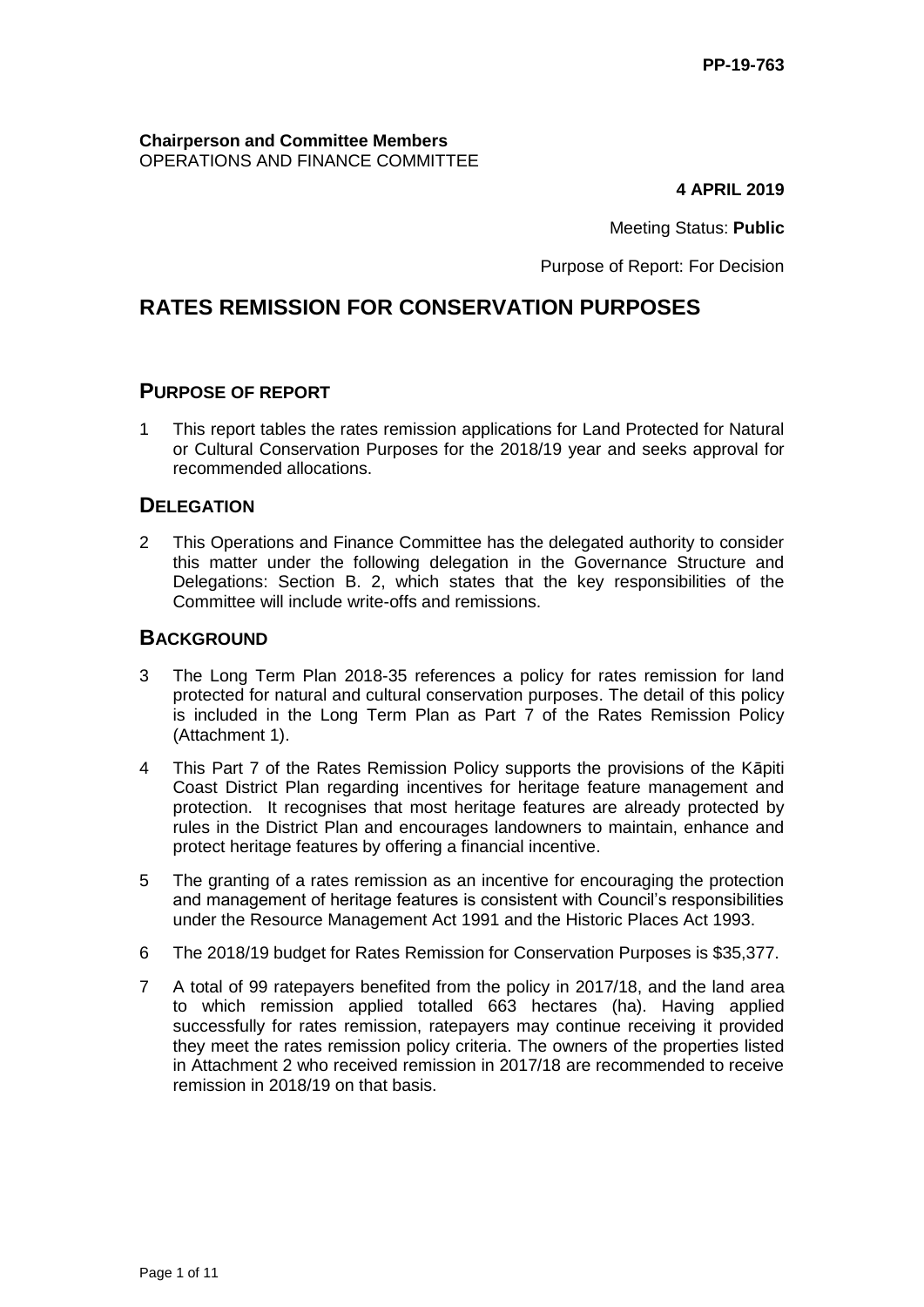### **ISSUES AND OPTIONS**

### **Issues**

- 8 The Rates Remission for Conservation Purposes programme was advertised in local media in November 2018. Four new applications were received, and are recommended for approval. The properties that are the subjects of new applications are listed (marked with an asterisk) with other recommendations in Attachment 2. A total of 664ha of land on 102 properties are recommended for remission.
- 9 The first new application is from the owner of 95 Belvedere Avenue, Waikanae, whose property borders the regionally significant area of protected forest and wetlands that includes Jacks Bush and Nga Manu Nature Reserve. This 44ha area, listed on the District Plan Heritage Register as Ecological Site K133, is the largest and best remnant of swamp forest in the district, and contains rare linked sequences of wetland, swamp forest and dune forest.
- 10 Though the property contains only a small area of bush (.36ha) on the margins of the big forest, protective management of this portion is important to maintaining the ecological health of the whole.
- 11 The owners of the property are controlling pest animals and weeds in line with a collaborative programme run throughout the site by Kāpiti Coast District Council and Greater Wellington Regional Council. This will ensure their property does not become a pest reservoir from which pests spread and compromise the programme.
- 12 The second application is from the owners of 91A Ringawhati Road, Ōtaki, where there is a 2.83ha remnant of riparian kohekohe forest identified as part of ecological site KO19 in the District Plan. This significant area of forest on the south bank of the Waitohu Stream is the subject of a QE II Trust covenant requiring protective management.
- 13 The third application is from the owners of 2 Ocean Vista Lane, Paraparaumu, whose property contains a small part (.33ha) of a large (73ha) area of secondary and regenerating native forest covering the northern end of the Paraparaumu escarpment.
- 14 This remnant forest, identified as ecological site KO95 in the District Plan, is classified as regionally significant because of its size, location and diverse composition. The applicants are undertaking pest plant and animal control on their property, and their efforts, combined with those of other landowners, are helping to protect and enhance ecological values across the site.
- 15 The final application is from the owner of 2 Riwai Street, Paraparaumu. The property backs onto an area of protected kohekohe forest in a gully that runs into Kaitawa Reserve. Though small (.1ha), the area of forest on the property is part of a larger remnant that is in turn one of a complex identified as ecological site K150 in the District Plan, and that includes Kaitawa Reserve.
- 16 Protective management of this small area, as required for rates remission eligibility, will contribute to protective management of the much larger ecological site, classified as regionally significant because of its high values.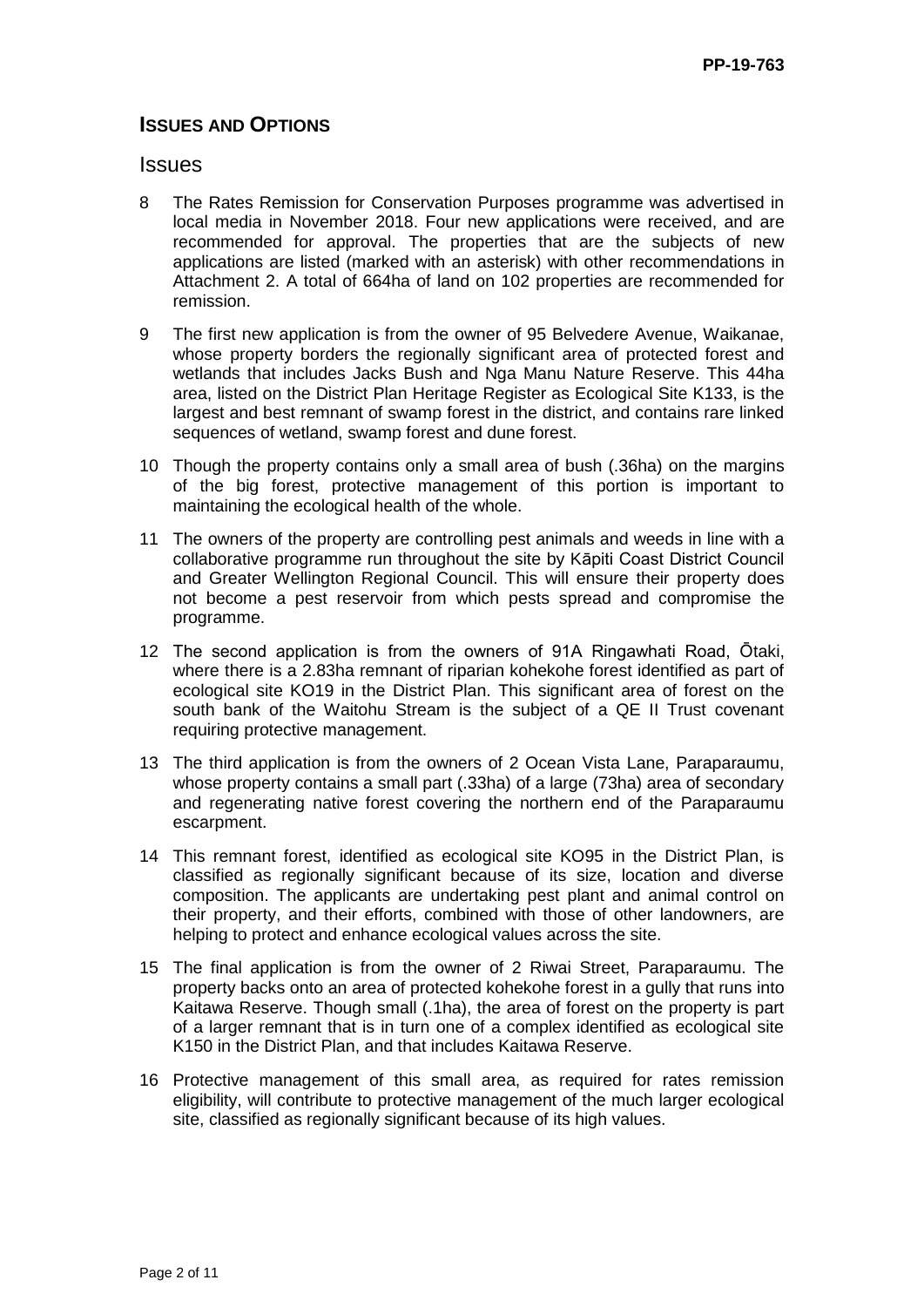#### **Principles of Rates Remission for Land Protected for Natural or Cultural Conservation Purposes**

- 17 The following sections discuss the principles of rates remission, present the proposed amounts of remission in a table format (Table 1), and make a recommendation on which properties receive rates remission in 2018-19.
- 18 The guiding principle behind this particular rates remission programme is to recognise the conservation efforts of ratepayers and the positive contribution their actions make to the district's cultural and biodiversity values.
- 19 The owners of these properties are often motivated solely by the desire to protect and manage their environment, and their actions are voluntary. Many are keen conservationists while others may fence off a bush remnant as the pasture gain is negligible or to better manage stock movement. Whatever their motivation, addressing significant pressures such as stock grazing or noxious pests has a positive impact on the Kāpiti Coast environment.
- 20 Landowners could use the rates rebate for the upkeep of stock-proof fencing or pest animal and weed control. However in most instances the amount of remission is far less than the true cost of these protective measures.
- 21 Rates remission is an added incentive for landowners to respect the conservation values of parts of their properties that have a legal protection mechanism in place. Further, rates remission is one of the non-regulatory incentives for protecting and maintaining sites of conservation value discussed as part of the Proposed District Plan consultation process. The provision of rates remission also provides a good basis for on-going partnerships between Council and landowners.
- **22** Rates remission amounts are calculated according to the size of the heritage feature as shown in Table 1. This method is coarsely related to the level of contribution towards the environment as larger areas of forest or wetland are generally more significant. This does not take into account, however, the presence of rare and endangered species or the amount of time and effort put into management. The total amount received by new applicants would be \$655. Road

| Size of protected  | <b>Rates Remission</b> |  |
|--------------------|------------------------|--|
| area/feature (ha)  | (S)                    |  |
| Up to 1.0 ha       | \$131                  |  |
| $1.001 - 5.0$ ha   | \$262                  |  |
| $5.001 - 10.0$ ha  | \$395                  |  |
| 10.001 – 20.0 ha   | \$524                  |  |
| $20.001 - 30.0$ ha | \$655                  |  |
| $30.001 - 40.0$ ha | \$787                  |  |
| 40.001 – 50.0 ha   | \$918                  |  |
| $50.001 - 70.0$ ha | \$1050                 |  |
| 70.001 - 100.0 ha  | \$1129                 |  |
| More than 100 ha   | \$1316                 |  |

#### **Table 1 – Rates Remission Amounts**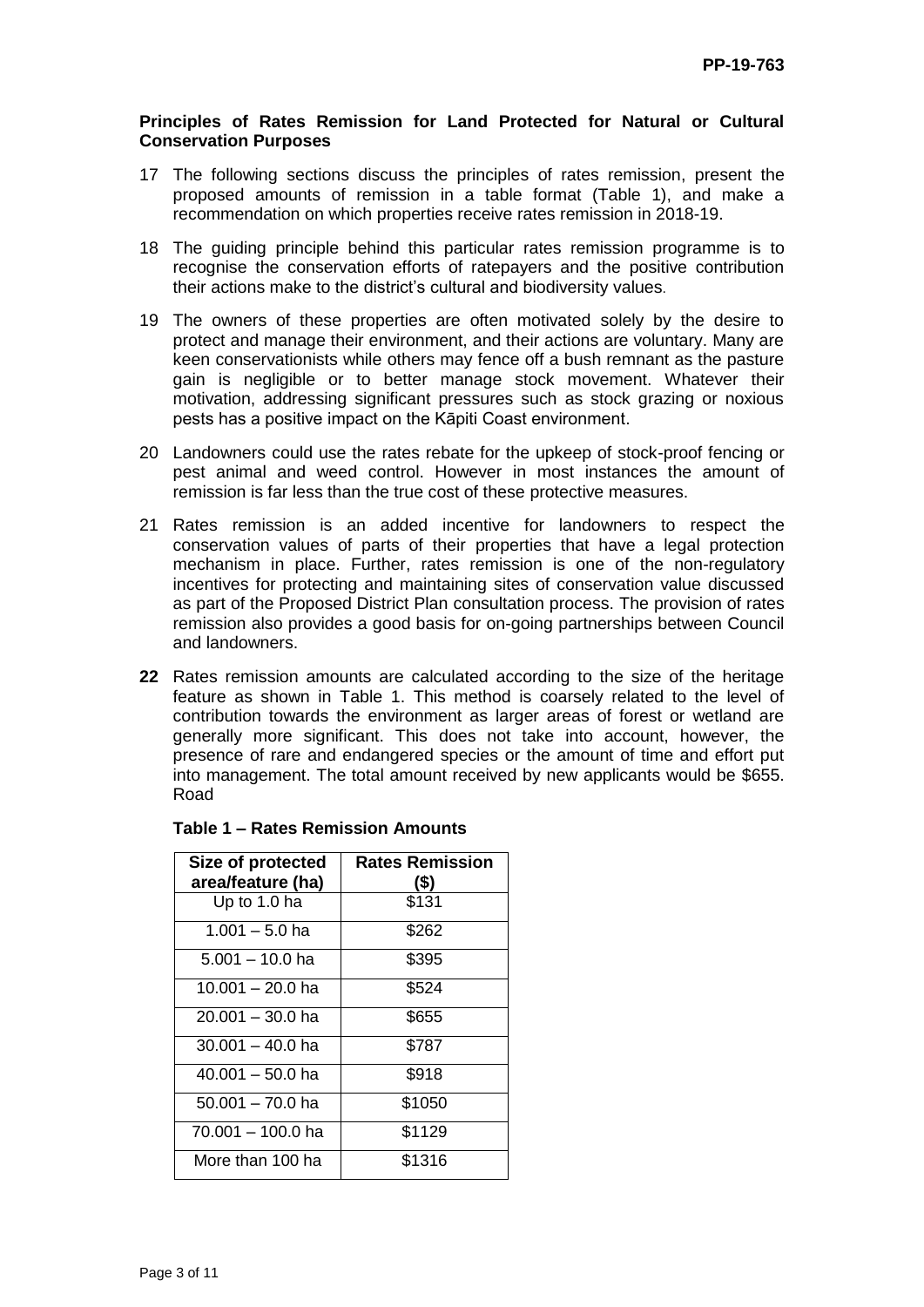### **CONSIDERATIONS**

.

### Policy considerations

23 The granting of Rates Remission for Conservation Purposes is in accordance with Part 8 of the Rates Remission Policy (Attachment 1) contained in the Long Term Plan 2015-35.

### Legal considerations

24 There are no legal considerations.

### Financial considerations

25 The total amount of rates remission allocated in 2018/19 would be \$29,719, within the 2018/19 budget of \$35,377.

#### Tāngata whenua considerations

26 There are no tāngata whenua considerations.

### Strategic considerations

- 27 By incentivising protective management of natural or cultural heritage sites, provision of rates remission furthers realisation of Council's 'Plan on a Page' strategic vision, contributing directly to sustaining a thriving environment by improving biodiversity.
- 28 This type of rates remission also aligns with the Long Term Plan 2018-38 3-year focus of being a positive response to our distinct district identity, and furthers achievement of the long term goal of providing a high quality natural environment enjoyed by all.

#### **SIGNIFICANCE AND ENGAGEMENT**

#### Significance policy

29 This matter has a low level of significance under Council's Significance and Engagement Policy.

# **RECOMMENDATIONS**

30 That the Committee approves the amounts of rates remission to the properties set out in Attachment 2 to report PP-19-763 in accordance with Council's Policy for Rates Remission for Land Protected for Natural or Cultural Conservation Purposes.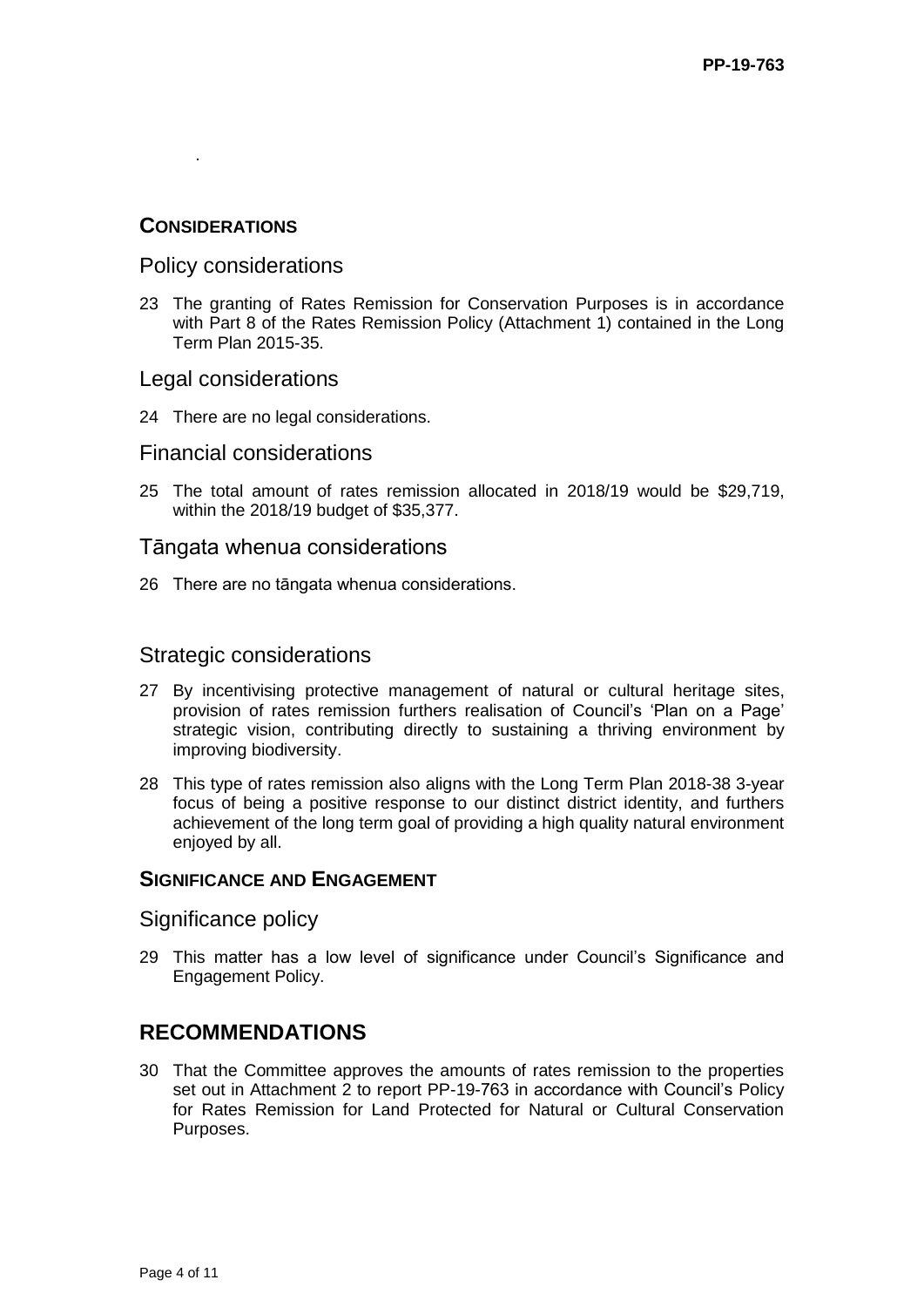**Report prepared by Approved for submission Approved for submission**

| <b>Rob Cross</b>                   | James Jefferson                                  | Natasha Tod                                        |
|------------------------------------|--------------------------------------------------|----------------------------------------------------|
| <b>Programme</b><br><b>Manager</b> | <b>Group Manager</b><br><b>People and Places</b> | <b>Group Manager</b><br><b>Regulatory Services</b> |
| <b>Biodiversity</b>                |                                                  |                                                    |

## **ATTACHMENTS**

- Appendix 1 Policy on Rates Remission for Land Protected for Natural or Cultural Conservation Purposes.
- Appendix 2 Properties recommended to receive Rates Remission for Natural or Cultural Conservation Purposes in 2018/2019, and recommended amounts.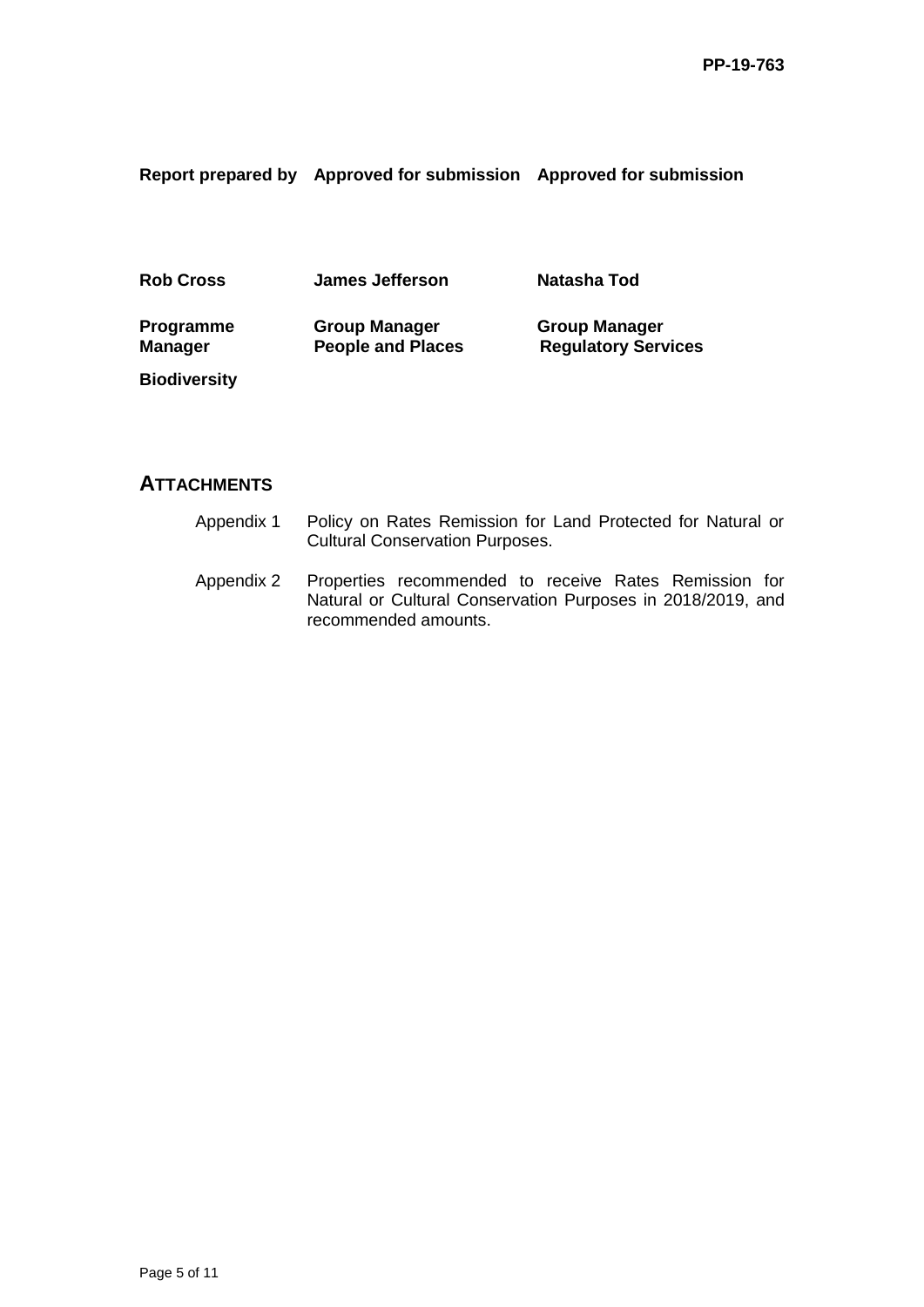### **Appendix 1**

# *(from the Long Term Plan Rates Remission Policy)*

## PART 7

## RATES REMISSIONS FOR LAND PROTECTED FOR NATURAL OR CULTURAL CONSERVATION PURPOSES

### **Policy Objective**

The objective of this Policy is to:

 preserve and promote natural resources and heritage land to encourage the maintenance, enhancement and protection of land for natural or cultural purposes.

#### **Community Outcomes**

The Community Outcomes that this Policy relates to are:

- Outcome 1: there are healthy natural systems which people can enjoy; and
- Outcome 2: local character is retained within a cohesive District.

#### **Policy Conditions and Criteria**

This Policy supports the provisions of the Kāpiti Coast District Plan and the Heritage Strategy. It recognises that most heritage features are already protected by rules in the District Plan and encourages landowners to maintain, enhance and protect heritage features by offering a financial incentive.

Ratepayers who own rating units which have some feature of cultural or natural heritage which is voluntarily protected may qualify for remission of rates under this Policy, for example:

- properties that have a QEII Covenant under section 22 of the Queen Elizabeth the Second National Trust Act 1977 registered on their Certificate(s) of Title;
- properties that have a Conservation Covenant with the Department of Conservation registered on their Certificate(s) of Title;
- properties that have a site listed in the District Plan Heritage Register (excluding any buildings);
- appropriately protected riparian strips; and
- heritage features that are protected by a Section 221 consent notice (Resource Management Act 1991) registered on the Certificate of Title (excluding buildings).

This Policy does not apply to land that is non-rateable under section 8 of the Local Government (Rating) Act 2002 and is liable only for rates for water supply, wastewater disposal, waste collection or recycling.

Applications for rates remission in accordance with this Policy must be in writing and supported by documentary evidence of the protected status of the rating unit, for example, a copy of the covenant agreement or other legal mechanism.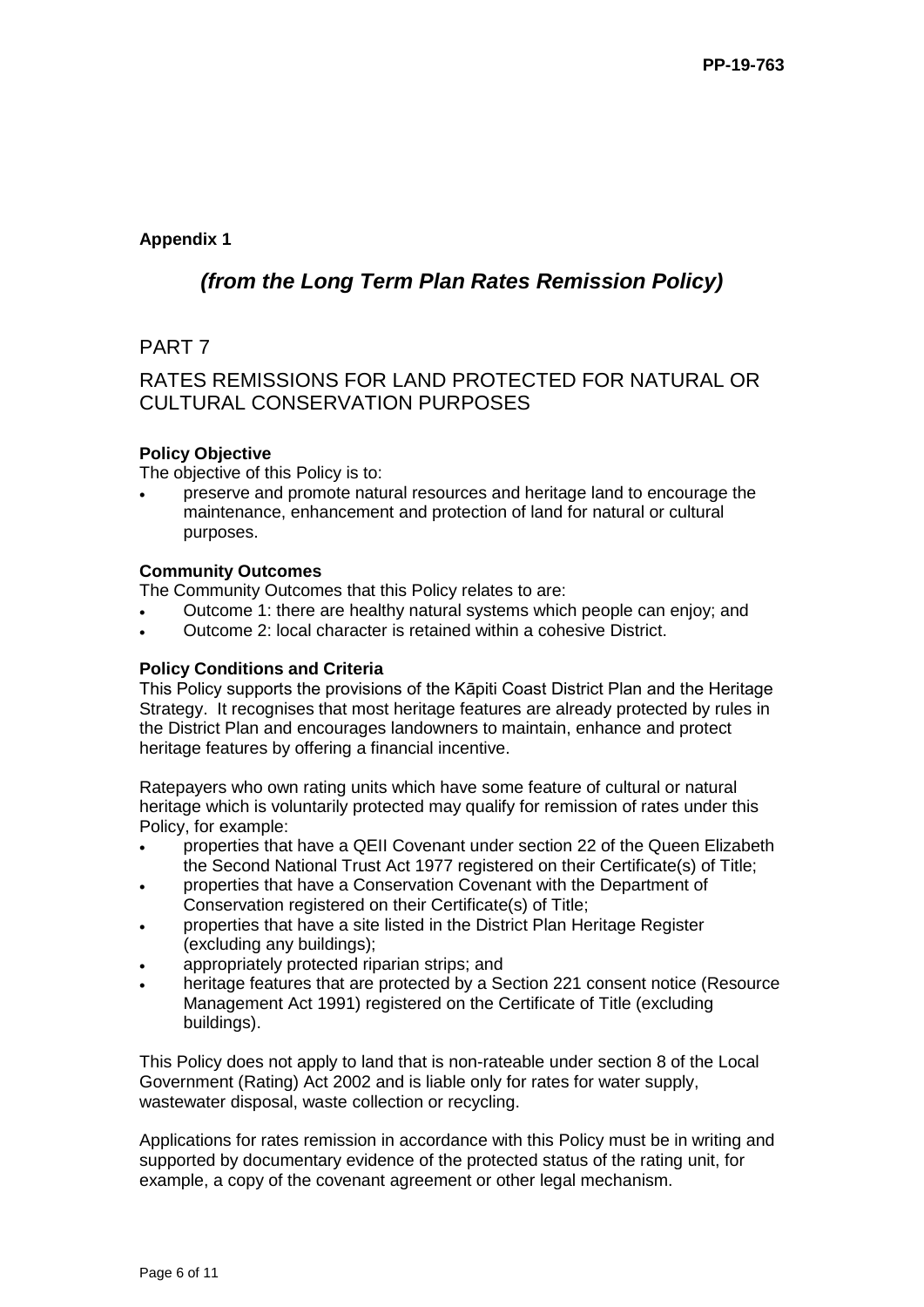In considering any application for remission of rates under this Policy, the Council Committee responsible for the Council's environmental and natural heritage portfolio (at the time of adopting this Policy this is the Environment and Community Development Committee) will consider the following criteria:

- the extent to which the preservation of natural or cultural heritage will be promoted by granting remission on rates on the rating unit;
- the degree to which features of natural or cultural heritage are present on the land;
- the degree to which features of natural or cultural heritage inhibit the economic utilisation of the land;
- whether, and to what extent, public access to/over the heritage feature is provided for;
- the extent to which the heritage feature is legally (e.g. covenanted) and physically (e.g. fenced) protected;
- in respect of Geological Sites and Wāhi Tapu:
	- $\circ$  the importance of the place to the tāngata whenua;
	- o the community association with, or public esteem for, the place;
	- o the potential of the place for public education;
	- $\circ$  the representative quality and/or a quality or type or rarity that is important to the District;
	- o the potential of the place as a wildlife refuge or feeding area;
	- o the potential of the place for its diversity in flora and fauna.
- in respect of Ecological Sites (Areas of Significant Indigenous Vegetation and Significant Habitats of Indigenous Flora) whether the site has:

Representativeness - The site contains an ecosystem that is under-represented or unique in the ecological district;

Rarity - The site contains threatened ecosystems; threatened species; and species that are endemic to the ecological district;

Diversity – The site has a diversity of ecosystems species and vegetation;

Distinctiveness - The site contains large / dense population of viable species; is largely in its natural state or restorable; has an uninterrupted ecological sequence; and contains significant land forms;

Continuity and Linkage within Landscape: – The site provides, or has potential to provide, corridor/buffer zone to an existing area;

Cultural Values – The site has: traditional importance for Māori; recreational values; significant landscape value; protection of soil values; water catchment protection; recreation or tourism importance; and aesthetic coherence;

Ecological Restoration - an ability to be restored; difficulty of restoration; and cost / time;

Landscape Integrity - significance to the original character of the landscape; isolated feature (for example, does it stand out or blend in?); and whether it has a role in landscape protection; and

Sustainability - size and shape of area; activities occurring on the boundaries which may affect its sustainability; adjoins another protected area; links; and easily managed.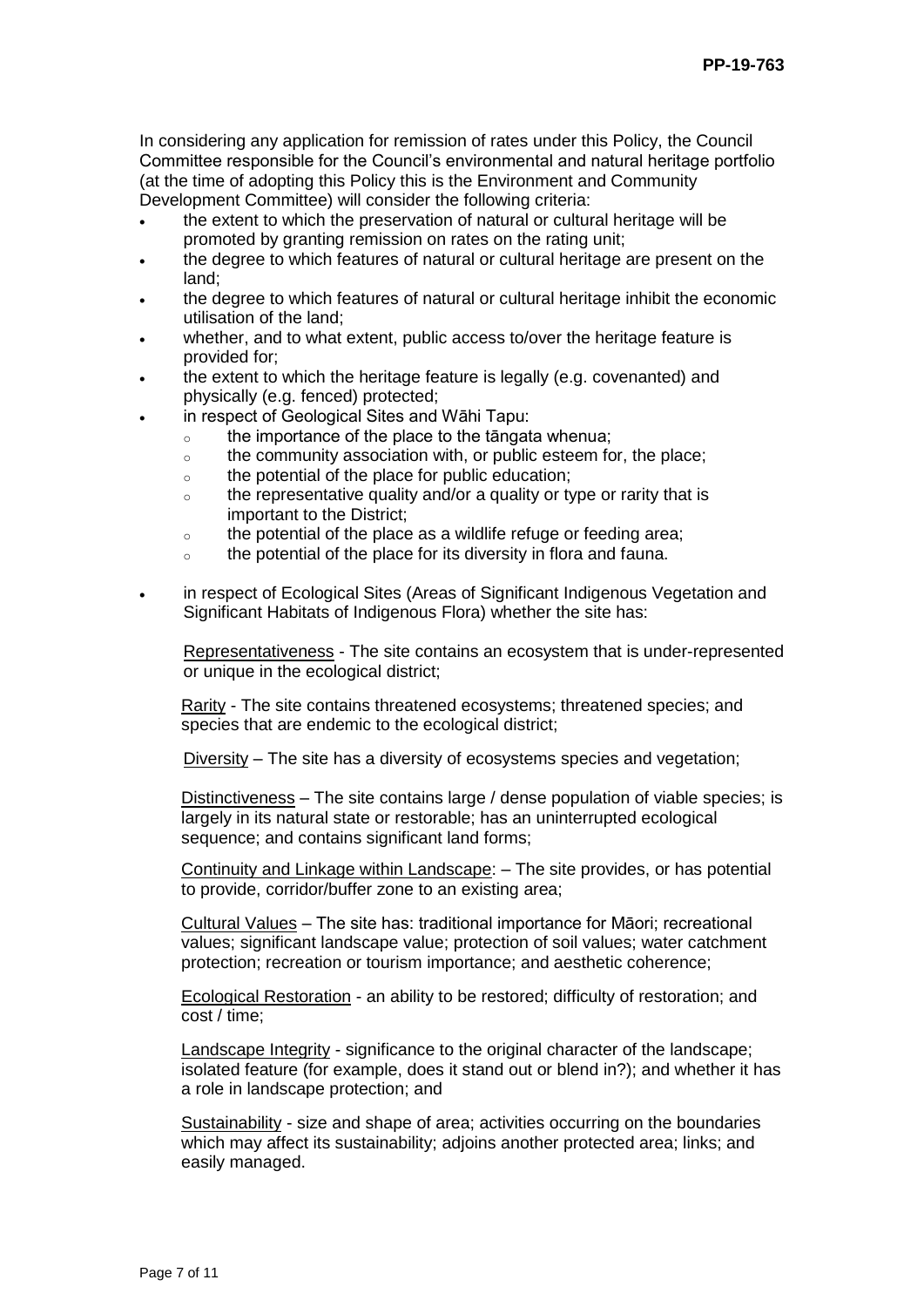Where remission of rates is granted under this Policy the landowner, in conjunction with the Council, will be required to develop a Heritage Management Plan.

The purpose of a Heritage Management Plan is to set out a plan of action for managing a heritage feature within the Kāpiti Coast District that is subject to rates remission.

The Heritage Management Plan will:

- be reviewed on an annual basis by the Council in conjunction with the landowner;
- may contain conditions which shall be complied with on an on-going basis, including requirements to fence off the area, undertake weed control and restoration, undertake pest control and keep stock out of the area; and
- will ensure that the site will be managed in a manner that protects and enhances the heritage feature.

Any decision on whether to grant remission on rates will be at the discretion of the Council Committee responsible for the Council's environmental and natural heritage portfolio (at the time of adopting this Policy this is the Environment and Community Development Committee). The amount of remission will be determined on a case-bycase basis by that same Committee, taking into account the merits of the protected feature and the extent to which it meets the criteria specified in this Policy. The amount of rates remission will be reviewed by that same Committee as appropriate.

In granting rates remission under this Policy, the Council Committee responsible for the Council's environmental and natural heritage portfolio (at the time of adopting this Policy this is the Environment and Community Development Committee) may specify certain conditions before remission will be granted. Applicants will be required to agree in writing to these conditions and to pay any remitted rates if the conditions are violated.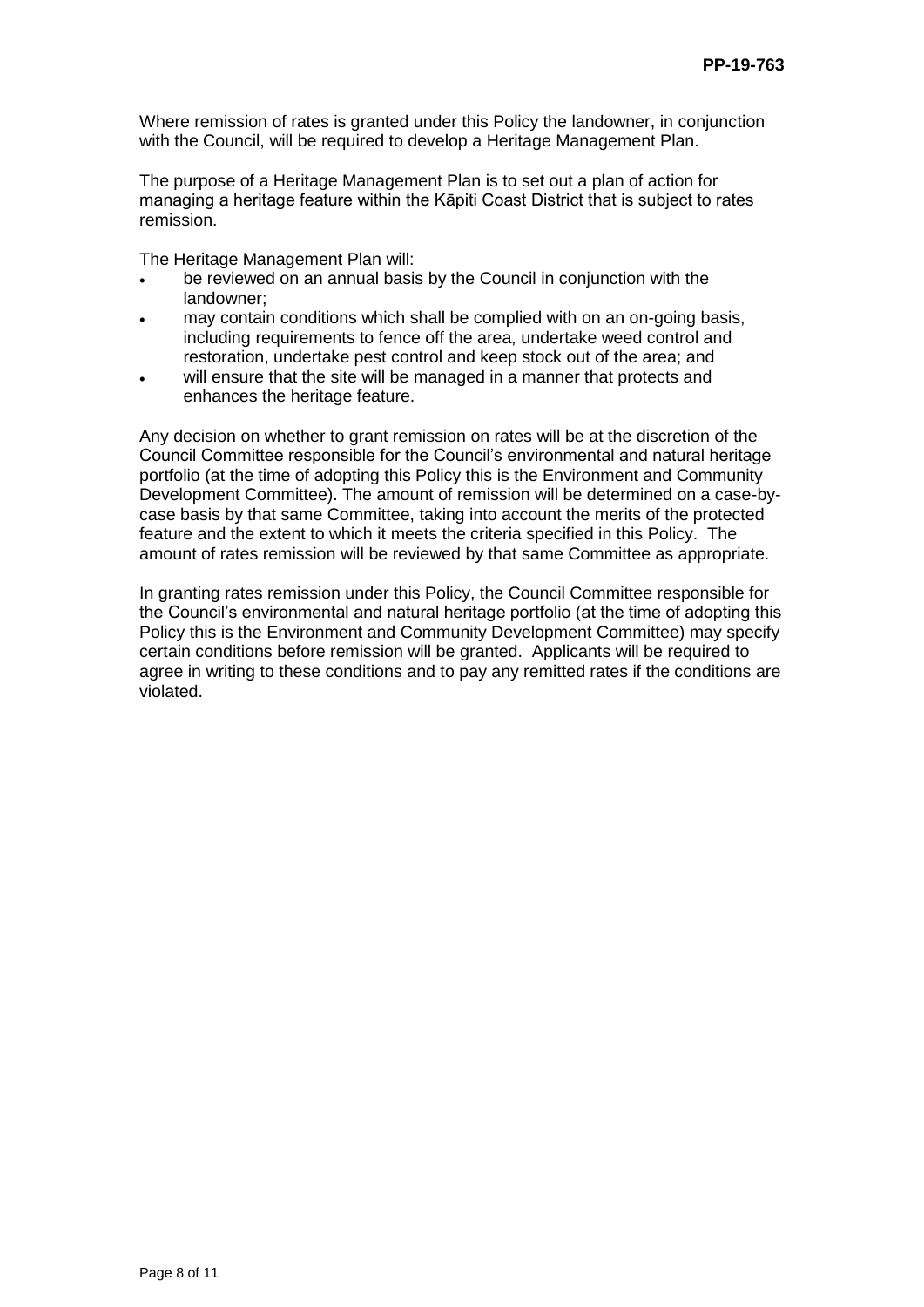#### **Appendix 2 - Properties recommended to receive Rates Remission for Land Protected for Natural or Cultural Conservation Purposes in 2018/2019, and recommended amounts**

| <b>Property Location</b>           | <b>Valuation</b> | <b>Amount</b> |
|------------------------------------|------------------|---------------|
| 331 Valley Road                    | 1540004300       | \$395         |
| 222 Valley Road                    | 1530006403       | \$262         |
| 62 Hadfield Road                   | 1490005300       | \$262         |
| 234 Te Hapua Road                  | 1489001104       | \$262         |
| 140 Taylors Road                   | 1486120207       | \$131         |
| 150 Taylors Road                   | 1486120208       | \$131         |
| 96 Ōtaki Gorge Road                | 1488109601       | \$131         |
| 243 North Highway 1, Otaki         | 1486124200       | \$395         |
| 432 Mangaone South Rd              | 1490023400       | \$787         |
| 518 Mangaone South Rd              | 1490023401       | \$131         |
| 115 Arcus Rd, Te Horo              | 1488127403       | \$131         |
| 566 Rahui Rd, Ōtaki                | 1488151200       | \$655         |
| 0 Akatarawa Road, Waikanae         | 1488516803       | \$524         |
| 117 Ruapehu Street                 | 1525164400       | \$131         |
| 197 State Highway 1                | 1526204900       | \$131         |
| 310-312 Te Hapua Road              | 1489001116       | \$395         |
| 67 Waihoanga Road                  | 1488158704       | \$262         |
| 331 Ōtaki Gorge Rd                 | 1488106600       | \$262         |
| 176 Te Hapua Rd,                   | 1489000800       | \$262         |
| 69 Mickell Road, Te Horo           | 1488166504       | \$395         |
| 168 Taylors Rd                     | 1486120212       | \$262         |
| 200 Reikorangi Road                | 1488516102       | \$131         |
| 54 Kohekohe Road                   | 1494149000       | \$131         |
| 30-34 Greendale Drive, Paraparaumu | 1526035024       | \$262         |
| 71 Aston Road, Paraparaumu         | 1515012400       | \$524         |
| 366 State Highway 1, Paekākāriki   | 1540002404       | \$262         |
| 207 Te Hapua Road                  | 1489001114       | \$131         |
| 98 Old Coach Road North            | 1486103300       | \$395         |
| 5 Matata Place                     | 1496055362       | \$131         |
| 227 Te Hapua Rd                    | 1489001113       | \$262         |
| 90a Winara Ave                     | 1488159001       | \$655         |
| 54 Makora Rd                       | 1526004900       | \$131         |
| 48 Ruahine St                      | 1525131500       | \$131         |
| 0 State Highway 1, Paraparaumu     | 1515011900       | \$524         |
| 16 Aston Road, Paraparaumu         | 1515012422       | \$395         |
| 15 Catley Road, Te Horo            | 1488124001       | \$131         |
| 14 Riwai Street                    | 1525142300       | \$131         |
| 158 Taylors Road, Ōtaki            | 1486120209       | \$262         |
| 15 Manu Grove                      | 1495107600       | \$131         |
| 87 Belvedere Avenue                | 1495129300       | \$131         |
| 126 Te Hapua Rd                    | 1489000702       | \$262         |
| 184 State Highway 1, Paraparaumu   | 1526227100       | \$262         |
| 70 Ōtaki Gorge Road                | 1488108900       | \$131         |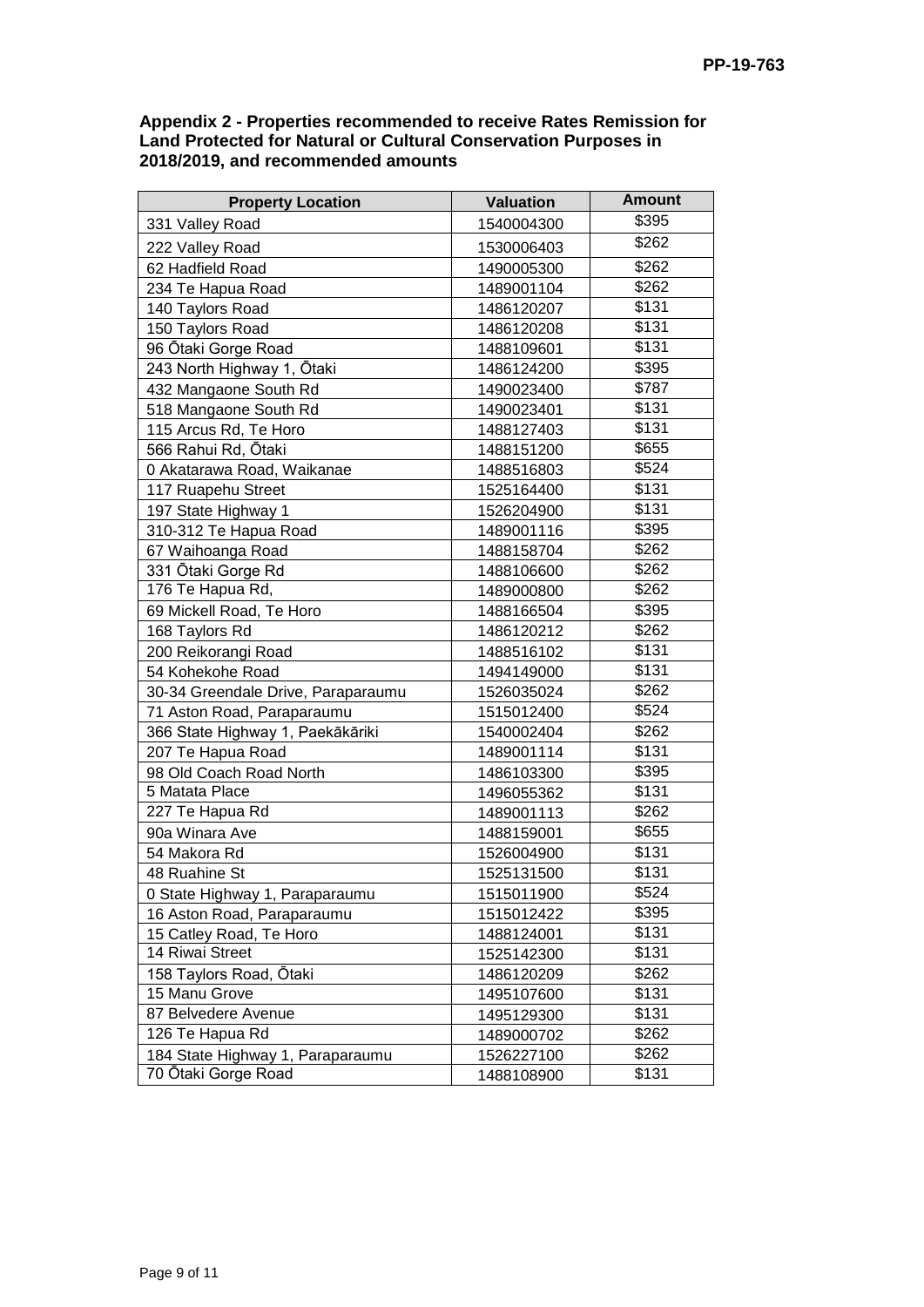| <b>Property Location</b>             | <b>Valuation</b> | <b>Amount</b> |
|--------------------------------------|------------------|---------------|
| 0 State Highway 1 South, Ōtaki       | 1486117000       | \$262         |
| 75 Forest Lakes Road, Ōtaki          | 1486119900       | \$262         |
| 204 Te Hapua Road, Waikanae          | 1489001100       | \$524         |
| 108 Huia Street, Waikanae            | 1496035150       | \$262         |
| 152 Te Hapua Road,                   | 1489000700       | \$524         |
| 298 Mangaone Road, Waikanae          | 1490024900       | \$395         |
| 20-24 Reikorangi Road, Waikanae      | 1488515600       | \$131         |
| 80 Waterfall Rd                      | 1540004100       | \$395         |
| 99 State Highway 1, Waikanae         | 1489019600       | \$395         |
| 387, 405 Ōtaki Gorge Road            | 1488107600       | \$262         |
| 0 Ōtaki Gorge Road, Ōtaki            | 1488107000       | \$262         |
| 362-368 Ōtaki Gorge Road,            | 1488120000       | \$395         |
| 514 State Highway 1,                 | 1515013800       | \$524         |
| 60 Octavius Road, Waikanae           | 1490005605       | \$262         |
| 424 Te Moana Road                    | 1494115500       | \$131         |
| Ōtaki Gorge Road, Ōtaki              | 1488164700       | \$1,129       |
| 217 State Highway 1                  | 1526205500       | \$131         |
| 528-530 State Highway 1, Paekākāriki | 1540002500       | \$655         |
| 190 Te Hapua Road, Waikanae          | 1489001101       | \$131         |
| 3 Hadfield Road, Te Horo             | 1490003207       | \$262         |
| 92 Old Hautere Road, Te Horo         | 1488118100       | \$262         |
| 111 Ngatiawa Rd                      | 1490018701       | \$131         |
| 156 Maungakotukutuku Rd              | 1540004400       | \$262         |
| 2 Kereru St                          | 1496065000       | \$131         |
| 248 Ngarara Road,                    | 1489015200       | \$918         |
| 66 Smithfield Road                   | 1489017300       | \$262         |
| Park Avenue                          | 1493175200       | \$655         |
| 53 Mangaone Road                     | 1490018900       | \$131         |
| 121 Otaihanga Rd                     | 1526032800       | \$262         |
| 2 Jacks Bush Road,                   | 1489016200       | \$131         |
| 8 Jacks Bush Road                    | 1489016201       | \$262         |
| 16 Jacks Bush Road,                  | 1489016203       | \$262         |
| 31 Jacks Bush Road,                  | 1489016204       | \$131         |
| 27 Jacks Bush Road,                  | 1489016205       | \$131         |
| 19 Jacks Bush Road,                  | 1489016206       | \$131         |
| 17 Jacks Bush Road,                  | 1489016207       | \$131         |
| Hadfield Road, Te Horo               | 1490003212       | \$262         |
| 568 Ōtaki Gorge Road, Ōtaki          | 1488157510       | \$262         |
| 231 Te Hapua Road, Ōtaki*            | 1489001115       | \$262         |
| 233 Te Hapua Road, Ōtaki*            | 1489001111       | \$262         |
| 182 Te Hapua Road, Ōtaki             | 1489000900       | \$524         |
| 1400 Ōtaki Gorge Rd, Ōtaki           | 1488165809       | \$1,316       |
| 319 Mangaone Nth Rd, Hautere         | 1488167200       | \$655         |
| 79 Belvedere Avenue, Waikanae        | 1495131900       | \$131         |
| 95 Panorama Drive, Paraparaumu       | 1530150001       | \$395         |
| 146 Rahui Road, Ōtaki                | 1486155800       | \$131         |
| 153 Main Road North, Paraparaumu     | 1526203500       | \$262         |
| 218 Pukenamu Road, Ōtaki             | 1489000213       | \$262         |
| 11 Kakariki Grove, Waikanae          | 1496066800       | \$262         |
| 0 State Highway 1, Ōtaki             | 1486122400       | \$395         |
| 44 Manu Grove, Waikanae              | 1495118800       | \$262         |
| 129 Belvedere Avenue, Waikanae       | 1495171400       | \$131         |